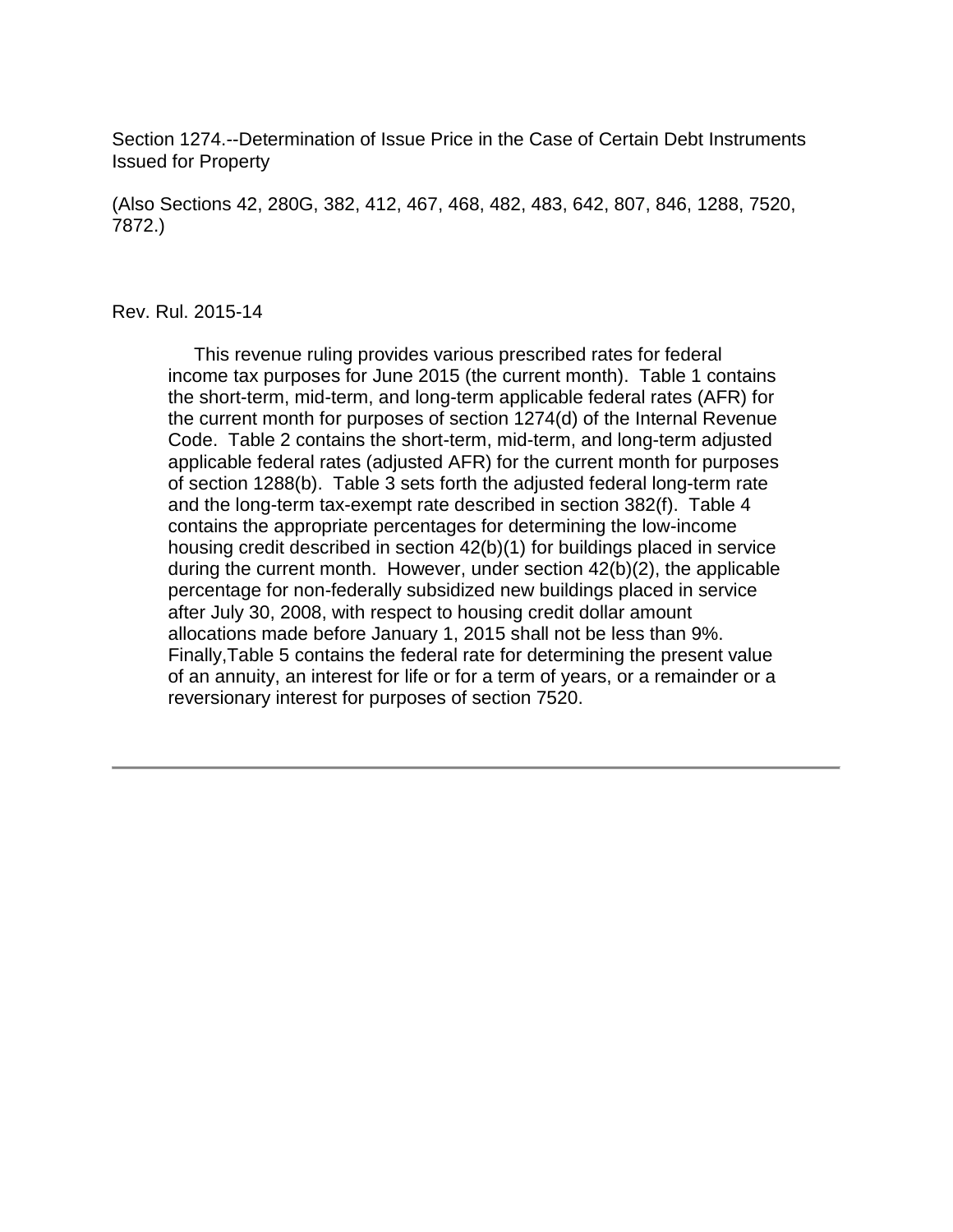## REV. RUL. 2015-14 TABLE 1

# Applicable Federal Rates (AFR) for June 2015

|            | <b>Period for Compounding</b> |            |           |                |  |  |
|------------|-------------------------------|------------|-----------|----------------|--|--|
|            | Annual                        | Semiannual | Quarterly | <b>Monthly</b> |  |  |
|            | Short-term                    |            |           |                |  |  |
|            |                               |            |           |                |  |  |
| <b>AFR</b> | .43%                          | .43%       | .43%      | .43%           |  |  |
| 110% AFR   | .47%                          | .47%       | .47%      | .47%           |  |  |
| 120% AFR   | .52%                          | .52%       | .52%      | .52%           |  |  |
| 130% AFR   | .56%                          | .56%       | .56%      | .56%           |  |  |
|            | Mid-term                      |            |           |                |  |  |
|            |                               |            |           |                |  |  |
| <b>AFR</b> | 1.60%                         | 1.59%      | 1.59%     | 1.58%          |  |  |
| 110% AFR   | 1.76%                         | 1.75%      | 1.75%     | 1.74%          |  |  |
| 120% AFR   | 1.92%                         | 1.91%      | 1.91%     | 1.90%          |  |  |
| 130% AFR   | 2.08%                         | 2.07%      | 2.06%     | 2.06%          |  |  |
| 150% AFR   | 2.40%                         | 2.39%      | 2.38%     | 2.38%          |  |  |
| 175% AFR   | 2.80%                         | 2.78%      | 2.77%     | 2.76%          |  |  |
|            |                               | Long-term  |           |                |  |  |
| <b>AFR</b> | 2.50%                         | 2.48%      | 2.47%     | 2.47%          |  |  |
| 110% AFR   | 2.75%                         | 2.73%      | 2.72%     | 2.71%          |  |  |
| 120% AFR   | 3.00%                         | 2.98%      | 2.97%     | 2.96%          |  |  |
| 130% AFR   | 3.25%                         | 3.22%      | 3.21%     | 3.20%          |  |  |
|            |                               |            |           |                |  |  |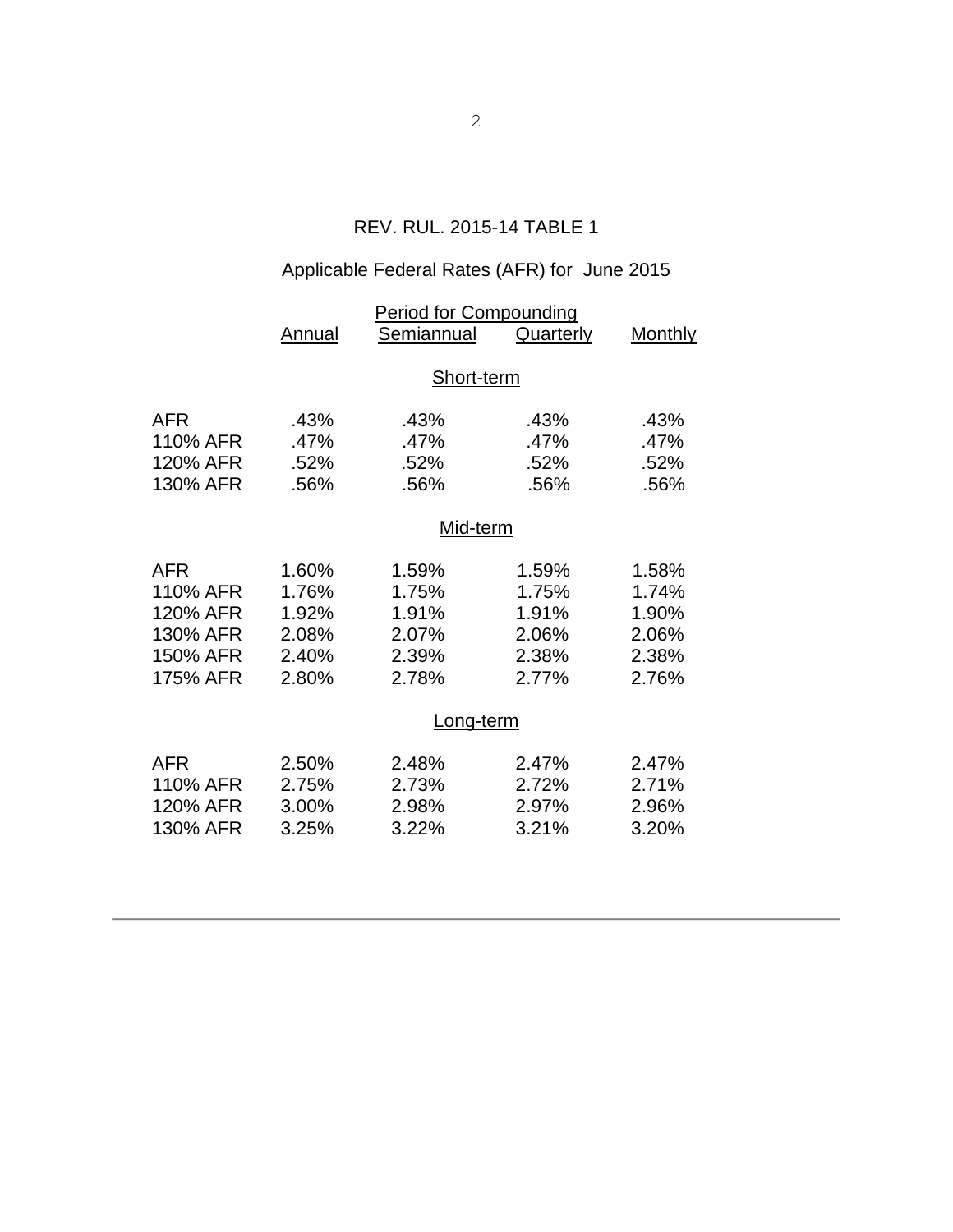## REV. RUL. 2015-14 TABLE 2

## Adjusted AFR for June 2015

| <b>Period for Compounding</b> |        |            |           |         |  |  |
|-------------------------------|--------|------------|-----------|---------|--|--|
|                               | Annual | Semiannual | Quarterly | Monthly |  |  |
| Short-term<br>adjusted AFR    | .43%   | .43%       | .43%      | .43%    |  |  |
| Mid-term<br>adjusted AFR      | 1.52%  | 1.51%      | 1.51%     | 1.51%   |  |  |
| Long-term<br>adjusted AFR     | 2.50%  | 2.48%      | 2.47%     | 2.47%   |  |  |

## REV. RUL. 2015-14 TABLE 3

## Rates Under Section 382 for June 2015

| Adjusted federal long-term rate for the current month                                                                                                                                | 2.50% |
|--------------------------------------------------------------------------------------------------------------------------------------------------------------------------------------|-------|
| Long-term tax-exempt rate for ownership changes during the<br>current month (the highest of the adjusted federal long-term<br>rates for the current month and the prior two months.) | 2.50% |